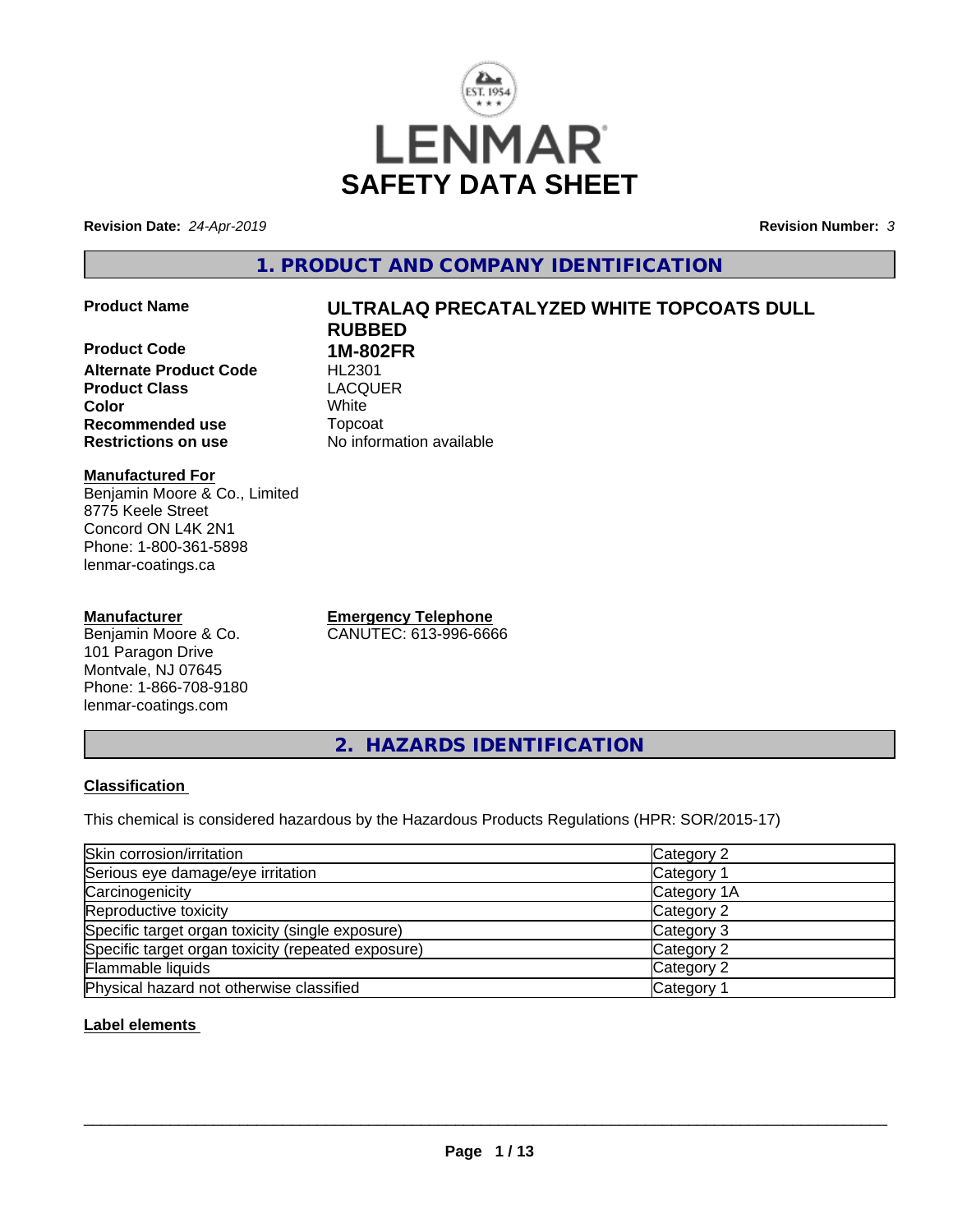#### **Danger**

**Hazard statements** Causes skin irritation Causes serious eye damage May cause cancer Suspected of damaging fertility or the unborn child May cause drowsiness or dizziness May cause damage to organs through prolonged or repeated exposure Highly flammable liquid and vapor Reactive flammable material



**Appearance** liquid **Odor** solvent

#### **Precautionary Statements - Prevention**

Obtain special instructions before use Do not handle until all safety precautions have been read and understood Use personal protective equipment as required Wash face, hands and any exposed skin thoroughly after handling Do not breathe dust/fume/gas/mist/vapors/spray Use only outdoors or in a well-ventilated area Keep away from heat, hot surfaces, sparks, open flames and other ignition sources. No smoking Keep container tightly closed Ground/bond container and receiving equipment Use explosion-proof electrical/ventilating/lighting/equipment Use only non-sparking tools Take precautionary measures against static discharge Keep cool

#### **Precautionary Statements - Response**

IF exposed or concerned: Get medical advice/attention

**Eyes**

IF IN EYES: Rinse cautiously with water for several minutes. Remove contact lenses, if present and easy to do. Continue rinsing

Immediately call a POISON CENTER or doctor/physician

#### **Skin**

If skin irritation occurs: Get medical advice/attention

IF ON SKIN (or hair): Remove/Take off immediately all contaminated clothing. Rinse skin with water/shower Wash contaminated clothing before reuse

#### **Inhalation**

IF INHALED: Remove victim to fresh air and keep at rest in a position comfortable for breathing

#### **Fire**

In case of fire: Use CO2, dry chemical, or foam for extinction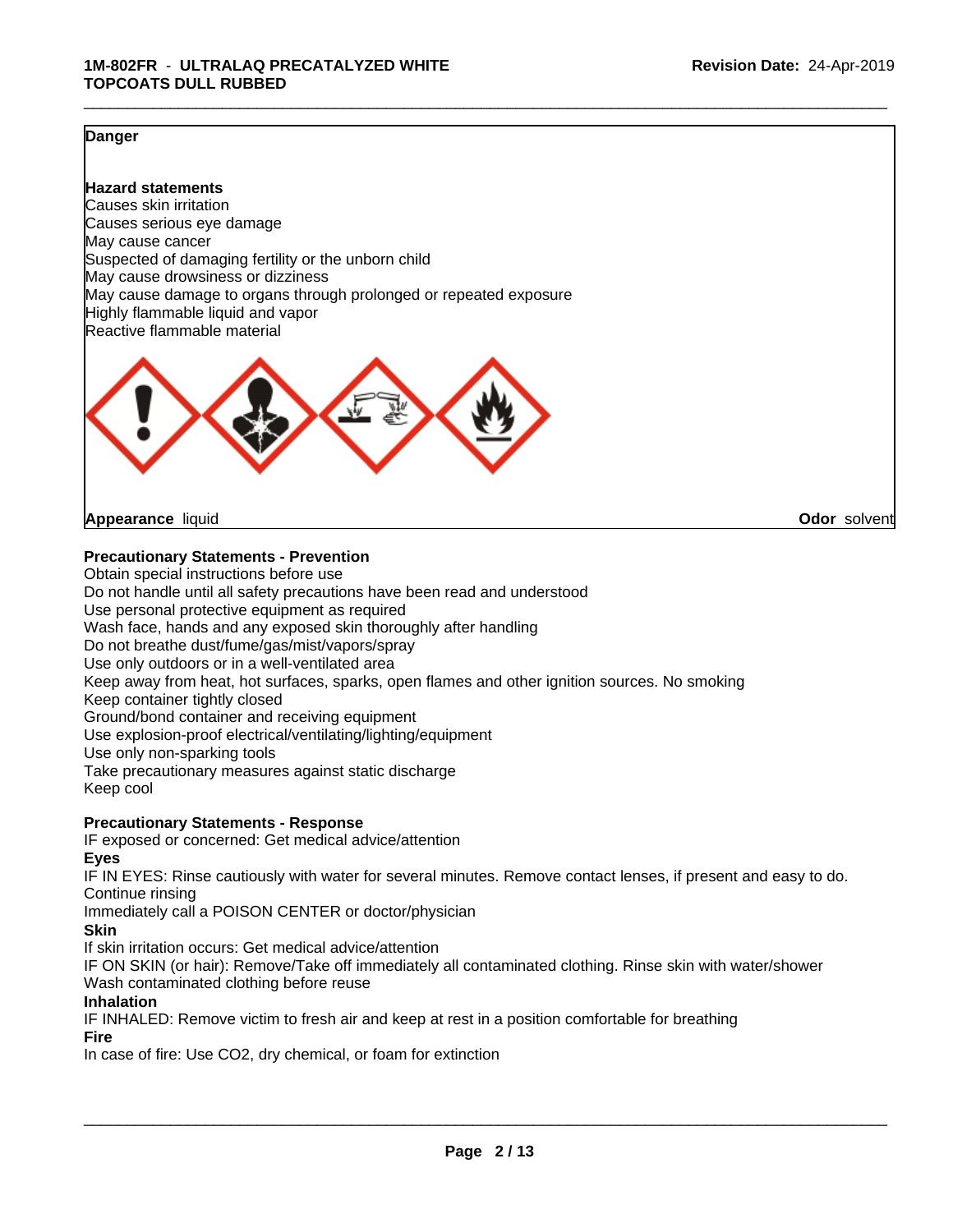#### **Precautionary Statements - Storage**

Store locked up Store in a well-ventilated place. Keep container tightly closed

#### **Precautionary Statements - Disposal**

Dispose of contents/container to an approved waste disposal plant

#### **Other information**

No information available

### **3. COMPOSITION INFORMATION ON COMPONENTS**

\_\_\_\_\_\_\_\_\_\_\_\_\_\_\_\_\_\_\_\_\_\_\_\_\_\_\_\_\_\_\_\_\_\_\_\_\_\_\_\_\_\_\_\_\_\_\_\_\_\_\_\_\_\_\_\_\_\_\_\_\_\_\_\_\_\_\_\_\_\_\_\_\_\_\_\_\_\_\_\_\_\_\_\_\_\_\_\_\_\_\_\_\_

| <b>Chemical name</b>                         | <b>CAS No.</b> | Weight-%      | Hazardous Material<br>registry number<br>(HMIRA registry #) | Date HMIRA filed and<br>Information Review Act date exemption granted<br>(if applicable) |
|----------------------------------------------|----------------|---------------|-------------------------------------------------------------|------------------------------------------------------------------------------------------|
| Titanium dioxide                             | 13463-67-7     | $10 - 30%$    |                                                             |                                                                                          |
| n-Butyl acetate                              | 123-86-4       | 7 - 13%       |                                                             |                                                                                          |
| Ethanol                                      | 64-17-5        | 7 - 13%       |                                                             |                                                                                          |
| Propylene glycol monomethyl<br>ether acetate | 108-65-6       | $3 - 7%$      |                                                             |                                                                                          |
| Acetone                                      | 67-64-1        | $3 - 7%$      |                                                             |                                                                                          |
| VM&P naphtha                                 | 64742-89-8     | $1 - 5%$      |                                                             |                                                                                          |
| cellulose, nitrate                           | 9004-70-0      | $1 - 5%$      |                                                             |                                                                                          |
| Isopropyl alcohol                            | 67-63-0        | $1 - 5%$      |                                                             |                                                                                          |
| Isobutyl alcohol                             | 78-83-1        | $1 - 5%$      | $\overline{\phantom{0}}$                                    | $\overline{\phantom{0}}$                                                                 |
| 2-Butoxyethanol                              | 111-76-2       | $1 - 5%$      |                                                             |                                                                                          |
| Xylene                                       | 1330-20-7      | $1 - 5%$      |                                                             |                                                                                          |
| Aluminum hydroxide                           | 21645-51-2     | $1 - 5%$      |                                                             | ۰                                                                                        |
| Toluene                                      | 108-88-3       | $1 - 5%$      |                                                             |                                                                                          |
| Ethyl benzene                                | $100 - 41 - 4$ | $0.25 - 0.5%$ | $\overline{\phantom{a}}$                                    | -                                                                                        |
| Octane                                       | 111-65-9       | $0.25 - 0.5%$ |                                                             | ۰                                                                                        |
| Heptane                                      | 142-82-5       | $0.25 - 0.5%$ |                                                             |                                                                                          |

**Confidential Business Information note**

\*The exact percentage (concentration) of composition has been withheld as a trade secret

### **4. FIRST AID MEASURES**

| sheet to the doctor in attendance.                                                                                                                                                                               | If symptoms persist, call a physician. Show this safety data |
|------------------------------------------------------------------------------------------------------------------------------------------------------------------------------------------------------------------|--------------------------------------------------------------|
| Immediate medical attention is required. Immediately flush<br><b>Eye Contact</b><br>with plenty of water. After initial flushing, remove any<br>contact lenses and continue flushing for at least 15<br>minutes. |                                                              |
| Wash off immediately with soap and plenty of water<br><b>Skin Contact</b><br>removing all contaminated clothes and shoes. If skin<br>irritation persists, call a physician.                                      |                                                              |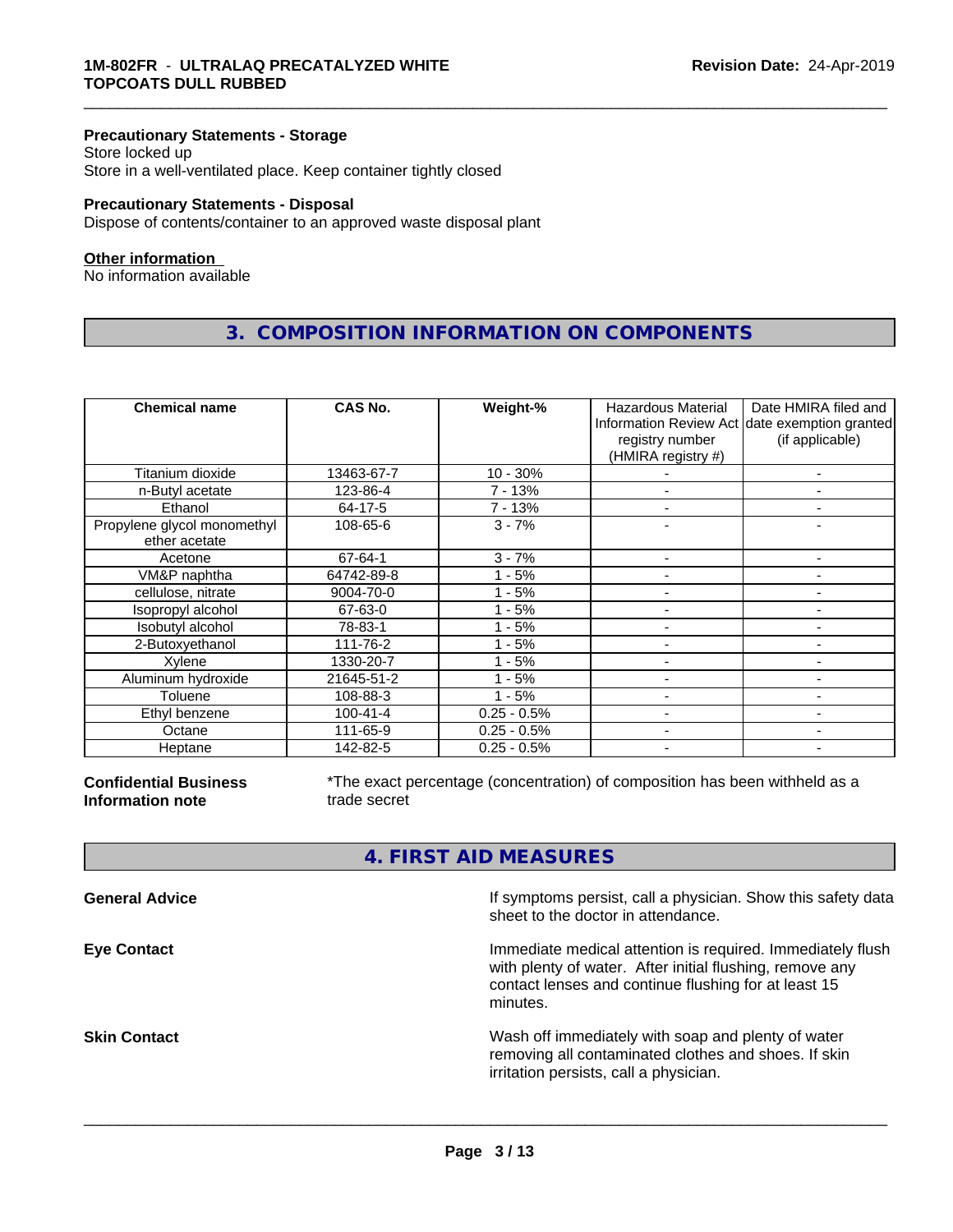| <b>Inhalation</b>                      | Move to fresh air. If symptoms persist, call a physician.<br>If not breathing, give artificial respiration. Call a physician<br>immediately.                                                     |
|----------------------------------------|--------------------------------------------------------------------------------------------------------------------------------------------------------------------------------------------------|
| Ingestion                              | Clean mouth with water and afterwards drink plenty of<br>water. Do not induce vomiting without medical advice.<br>Never give anything by mouth to an unconscious person.<br>Consult a physician. |
| <b>Protection Of First-Aiders</b>      | Use personal protective equipment.                                                                                                                                                               |
| <b>Most Important Symptoms/Effects</b> | No information available.                                                                                                                                                                        |
| <b>Notes To Physician</b>              | Treat symptomatically.                                                                                                                                                                           |

**5. FIRE-FIGHTING MEASURES**

| <b>Flammable Properties</b>                                                      | Vapors may travel considerable distance to a source of<br>ignition and flash back. Vapors may cause flash fire.                                                                                                                                                                                |
|----------------------------------------------------------------------------------|------------------------------------------------------------------------------------------------------------------------------------------------------------------------------------------------------------------------------------------------------------------------------------------------|
| <b>Suitable Extinguishing Media</b>                                              | Foam, dry powder or water. Use extinguishing measures<br>that are appropriate to local circumstances and the<br>surrounding environment.                                                                                                                                                       |
| <b>Protective Equipment And Precautions For</b><br><b>Firefighters</b>           | As in any fire, wear self-contained breathing apparatus<br>pressure-demand, MSHA/NIOSH (approved or equivalent)<br>and full protective gear.                                                                                                                                                   |
| <b>Hazardous combustion products</b>                                             | Burning may result in carbon dioxide, carbon monoxide<br>and other combustion products of varying composition<br>which may be toxic and/or irritating.                                                                                                                                         |
| <b>Specific Hazards Arising From The Chemical</b>                                | Flammable. Flash back possible over considerable<br>distance. Keep product and empty container away from<br>heat and sources of ignition. Closed containers may<br>rupture if exposed to fire or extreme heat. Thermal<br>decomposition can lead to release of irritating gases and<br>vapors. |
| <b>Sensitivity To Mechanical Impact</b>                                          | No                                                                                                                                                                                                                                                                                             |
| <b>Sensitivity To Static Discharge</b>                                           | Yes                                                                                                                                                                                                                                                                                            |
| <b>Flash Point Data</b><br>Flash Point (°F)<br>Flash Point (°C)<br><b>Method</b> | 36.0<br>2.2<br><b>PMCC</b>                                                                                                                                                                                                                                                                     |
| <b>Flammability Limits In Air</b>                                                |                                                                                                                                                                                                                                                                                                |
| Lower flammability limit:<br><b>Upper flammability limit:</b>                    | Not available<br>Not available                                                                                                                                                                                                                                                                 |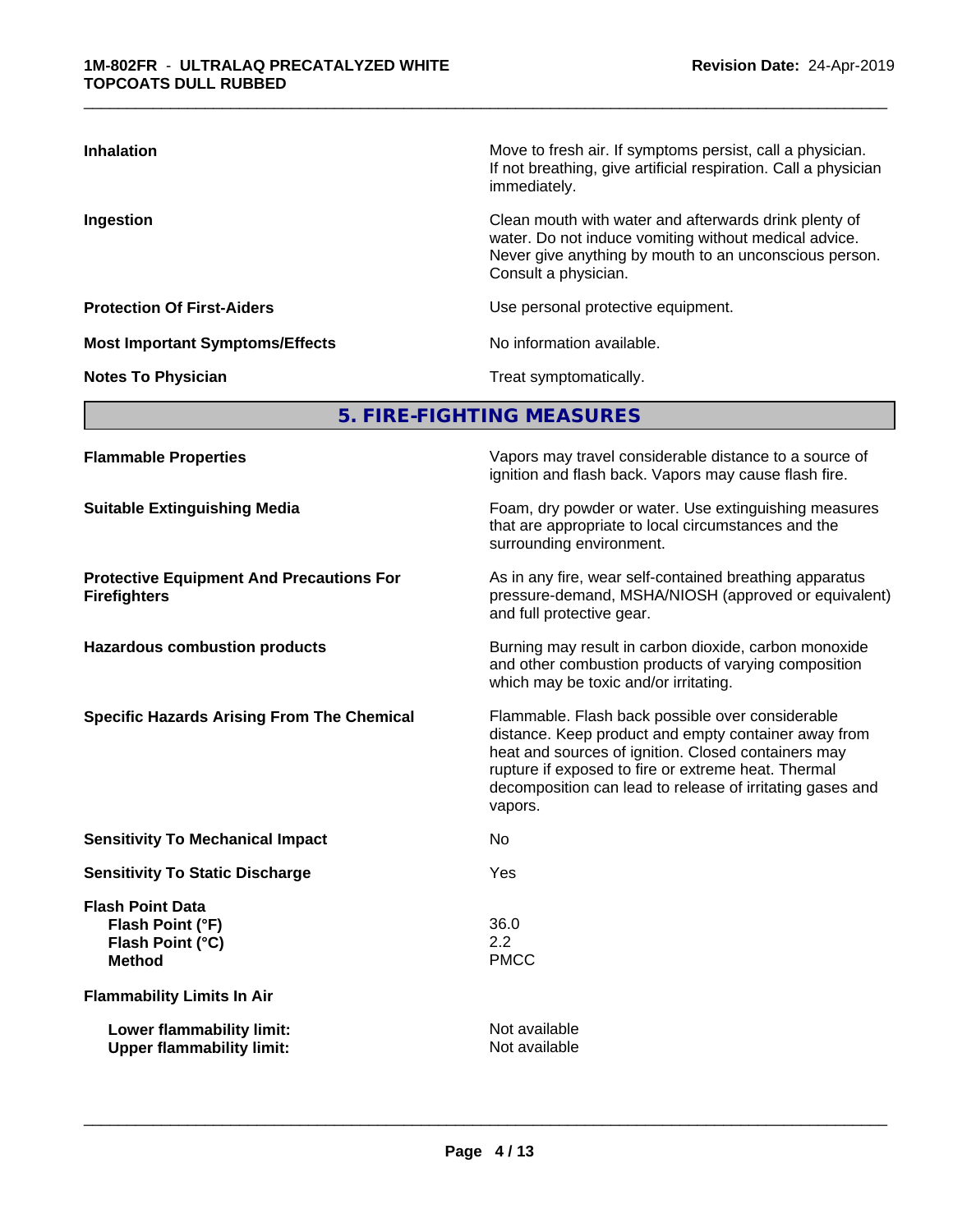| <b>NFPA</b><br>$\overline{\phantom{a}}$ | Health: 2 | <b>Flammability: 3</b> | <b>Instability: 1</b> | <b>Special: Not Applicable</b> |
|-----------------------------------------|-----------|------------------------|-----------------------|--------------------------------|
| <b>NFPA Legend</b>                      |           |                        |                       |                                |

- 0 Not Hazardous
- 1 Slightly
- 2 Moderate
- 3 High
- 4 Severe

*The ratings assigned are only suggested ratings, the contractor/employer has ultimate responsibilities for NFPA ratings where this system is used.*

*Additional information regarding the NFPA rating system is available from the National Fire Protection Agency (NFPA) at www.nfpa.org.*

#### **6. ACCIDENTAL RELEASE MEASURES**

| <b>Personal Precautions</b>      | Remove all sources of ignition. Take precautions to<br>prevent flashback. Ground and bond all containers and<br>handling equipment. Take precautionary measures against<br>static discharges. Ensure adequate ventilation. Avoid<br>contact with skin, eyes and clothing. Use personal<br>protective equipment.  |
|----------------------------------|------------------------------------------------------------------------------------------------------------------------------------------------------------------------------------------------------------------------------------------------------------------------------------------------------------------|
| <b>Other Information</b>         | Prevent further leakage or spillage if safe to do so. Do not<br>allow material to contaminate ground water system.<br>Prevent product from entering drains. Do not flush into<br>surface water or sanitary sewer system. Local authorities<br>should be advised if significant spillages cannot be<br>contained. |
| <b>Environmental precautions</b> | See Section 12 for additional Ecological Information.                                                                                                                                                                                                                                                            |
| <b>Methods for Cleaning Up</b>   | Dam up. Soak up with inert absorbent material. Use a<br>non-sparking or explosion proof means to transfer material<br>to a sealed, appropriate container for disposal. Clean<br>contaminated surface thoroughly.                                                                                                 |

**7. HANDLING AND STORAGE**

| <b>Handling</b> | Avoid contact with skin, eyes and clothing. Wear personal<br>protective equipment. Do not breathe vapors or spray mist.<br>Use only in ventilated areas. Prevent vapor build-up by<br>providing adequate ventilation during and after use.                                                                                                                                                                                                           |
|-----------------|------------------------------------------------------------------------------------------------------------------------------------------------------------------------------------------------------------------------------------------------------------------------------------------------------------------------------------------------------------------------------------------------------------------------------------------------------|
|                 | Take precautionary measures against static discharges.<br>To avoid ignition of vapors by static electricity discharge,<br>all metal parts of the equipment must be grounded. Keep<br>away from heat, sparks and flame. Do not smoke.<br>Extinguish all flames and pilot lights, and turn off stoves,<br>heaters, electric motors and other sources of ignition<br>during use and until all vapors are gone. Ignition and/or<br>flash back may occur. |
| <b>Storage</b>  | Keep containers tightly closed in a dry, cool and<br>well-ventilated place. Keep away from heat. Keep away                                                                                                                                                                                                                                                                                                                                           |
|                 |                                                                                                                                                                                                                                                                                                                                                                                                                                                      |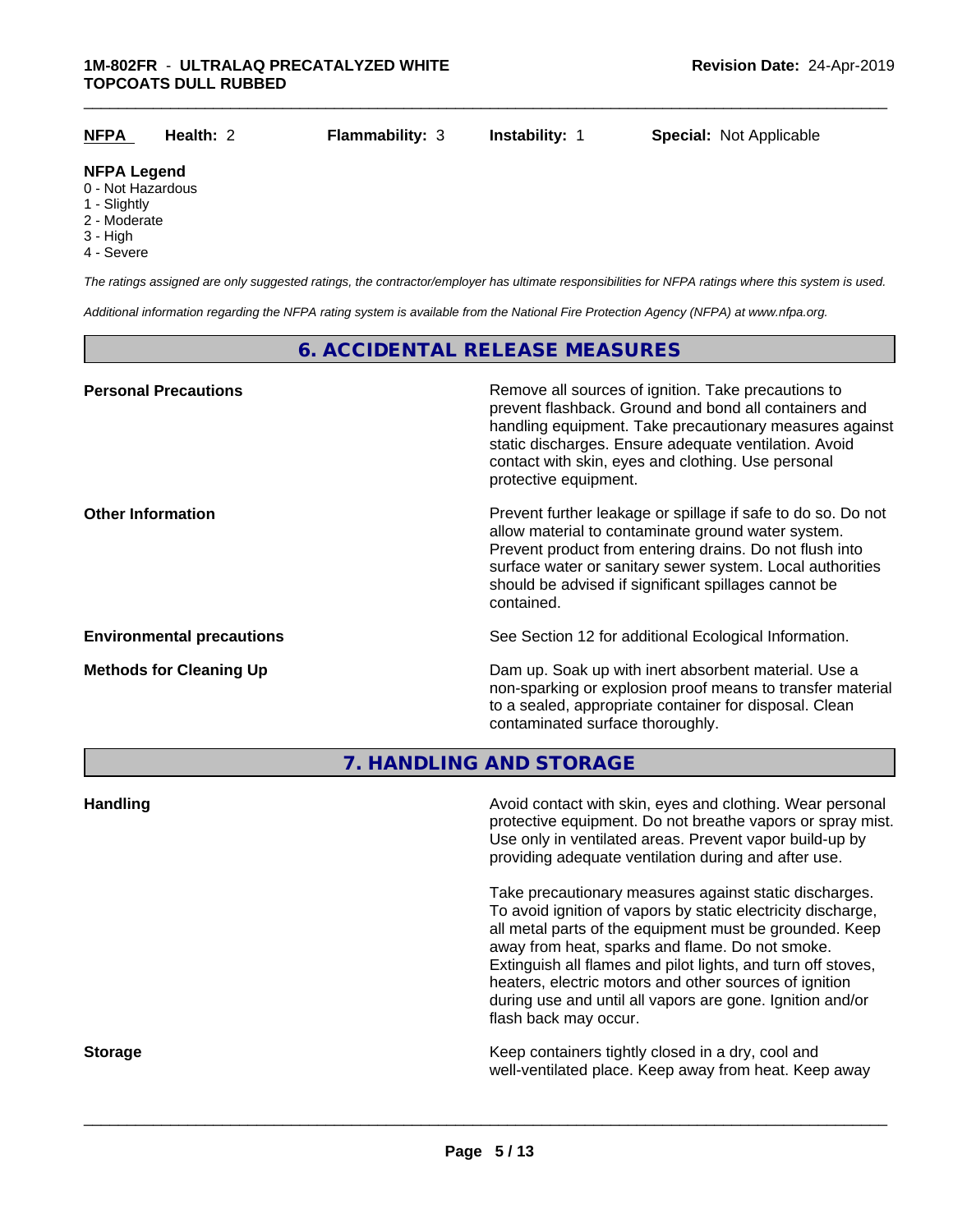from open flames, hot surfaces and sources of ignition. Keep in properly labeled containers. Keep out of the reach of children.

**Incompatible Materials Incompatible Materials Incompatible with strong acids and bases and strong** oxidizing agents.

### **8. EXPOSURE CONTROLS/PERSONAL PROTECTION**

\_\_\_\_\_\_\_\_\_\_\_\_\_\_\_\_\_\_\_\_\_\_\_\_\_\_\_\_\_\_\_\_\_\_\_\_\_\_\_\_\_\_\_\_\_\_\_\_\_\_\_\_\_\_\_\_\_\_\_\_\_\_\_\_\_\_\_\_\_\_\_\_\_\_\_\_\_\_\_\_\_\_\_\_\_\_\_\_\_\_\_\_\_

#### **Exposure Limits**

| <b>Chemical name</b>        | <b>ACGIH TLV</b>  | Alberta                       | <b>British Columbia</b>     | Ontario                     | Quebec                         |
|-----------------------------|-------------------|-------------------------------|-----------------------------|-----------------------------|--------------------------------|
| Titanium dioxide            | 10 mg/m $3$ - TWA | 10 mg/m $3$ - TWA             | 10 mg/m $3 - TWA$           | 10 mg/m $3 - TWA$           | 10 mg/m <sup>3</sup> - TWAEV   |
|                             |                   |                               | $3$ mg/m <sup>3</sup> - TWA |                             |                                |
| n-Butyl acetate             | 150 ppm - TWA     | 150 ppm - TWA                 | 20 ppm - TWA                | 150 ppm - TWA               | 150 ppm - TWAEV                |
|                             | 200 ppm - STEL    | 713 mg/m <sup>3</sup> - TWA   |                             | 200 ppm - STEL              | 713 mg/m <sup>3</sup> - TWAEV  |
|                             |                   | 200 ppm - STEL                |                             |                             | 200 ppm - STEV                 |
|                             |                   | 950 mg/m <sup>3</sup> - STEL  |                             |                             | 950 mg/m <sup>3</sup> - STEV   |
| Ethanol                     | STEL: 1000 ppm    | 1000 ppm - TWA                | 1000 ppm - STEL             | 1000 ppm - STEL             | 1000 ppm - TWAEV               |
|                             |                   | 1880 mg/m <sup>3</sup> - TWA  |                             |                             | 1880 mg/m <sup>3</sup> - TWAEV |
| Propylene glycol monomethyl | N/E               | N/E                           | 50 ppm - TWA                | 50 ppm - TWA                | N/E                            |
| ether acetate               |                   |                               | 75 ppm - STEL               | 270 mg/m <sup>3</sup> - TWA |                                |
| Acetone                     | 250 ppm - TWA     | 500 ppm - TWA                 | 250 ppm - TWA               | 500 ppm - TWA               | 500 ppm - TWAEV                |
|                             | 500 ppm - STEL    | 1200 mg/m <sup>3</sup> - TWA  | 500 ppm - STEL              | 750 ppm - STEL              | 1190 mg/m <sup>3</sup> - TWAEV |
|                             |                   | 750 ppm - STEL                |                             |                             | 1000 ppm - STEV                |
|                             |                   | 1800 mg/m <sup>3</sup> - STEL |                             |                             | 2380 mg/m <sup>3</sup> - STEV  |
| Isopropyl alcohol           | 200 ppm - TWA     | 200 ppm - TWA                 | 200 ppm - TWA               | 200 ppm - TWA               | 400 ppm - TWAEV                |
|                             | 400 ppm - STEL    | 492 mg/m <sup>3</sup> - TWA   | 400 ppm - STEL              | 400 ppm - STEL              | 985 mg/m <sup>3</sup> - TWAEV  |
|                             |                   | 400 ppm - STEL                |                             |                             | 500 ppm - STEV                 |
|                             |                   | 984 mg/m <sup>3</sup> - STEL  |                             |                             | 1230 mg/m <sup>3</sup> - STEV  |
| Isobutyl alcohol            | 50 ppm - TWA      | 50 ppm - TWA                  | 50 ppm - TWA                | 50 ppm - TWA                | 50 ppm - TWAEV                 |
|                             |                   | 152 mg/m <sup>3</sup> - TWA   |                             |                             | 152 mg/m <sup>3</sup> - TWAEV  |
| 2-Butoxyethanol             | 20 ppm - TWA      | 20 ppm - TWA                  | 20 ppm - TWA                | 20 ppm - TWA                | 20 ppm - TWAEV                 |
|                             |                   | 97 mg/m $3$ - TWA             |                             |                             | 97 mg/m <sup>3</sup> - TWAEV   |
| Xylene                      | 100 ppm - TWA     | 100 ppm - TWA                 | 100 ppm - TWA               | 100 ppm - TWA               | 100 ppm - TWAEV                |
|                             | 150 ppm - STEL    | 434 mg/m <sup>3</sup> - TWA   | 150 ppm - STEL              | 150 ppm - STEL              | 434 mg/m <sup>3</sup> - TWAEV  |
|                             |                   | 150 ppm - STEL                |                             |                             | 150 ppm - STEV                 |
|                             |                   | 651 mg/m <sup>3</sup> - STEL  |                             |                             | 651 mg/m <sup>3</sup> - STEV   |
| Aluminum hydroxide          | 1 mg/m $3 - TWA$  | N/E                           | 1.0 mg/m $3$ - TWA          | 1 mg/m $3 - TWA$            | N/E                            |
| Toluene                     | 20 ppm - TWA      | 50 ppm - TWA                  | 20 ppm - TWA                | 20 ppm - TWA                | 50 ppm - TWAEV                 |
|                             |                   | 188 mg/m <sup>3</sup> - TWA   | Adverse reproductive        |                             | 188 mg/m <sup>3</sup> - TWAEV  |
|                             |                   | Substance may be              | effect                      |                             | Skin absorption can            |
|                             |                   | readily absorbed              |                             |                             | contribute to overall          |
|                             |                   | through intact skin           |                             |                             | exposure.                      |
| Ethyl benzene               | 20 ppm - TWA      | 100 ppm - TWA                 | 20 ppm - TWA                | 20 ppm - TWA                | 100 ppm - TWAEV                |
|                             |                   | 434 mg/m <sup>3</sup> - TWA   |                             |                             | 434 mg/m <sup>3</sup> - TWAEV  |
|                             |                   | 125 ppm - STEL                |                             |                             | 125 ppm - STEV                 |
|                             |                   | 543 mg/m <sup>3</sup> - STEL  |                             |                             | 543 mg/m <sup>3</sup> - STEV   |
| Octane                      | 300 ppm - TWA     | 300 ppm - TWA                 | 300 ppm - TWA               | 300 ppm - TWA               | 300 ppm - TWAEV                |
|                             |                   | 1400 mg/m <sup>3</sup> - TWA  |                             |                             | 1400 mg/m <sup>3</sup> - TWAEV |
|                             |                   |                               |                             |                             | 375 ppm - STEV                 |
|                             |                   |                               |                             |                             | 1750 mg/m $3 -$ STEV           |
| Heptane                     | 400 ppm - TWA     | 400 ppm - TWA                 | 400 ppm - TWA               | 400 ppm - TWA               | 400 ppm - TWAEV                |
|                             | 500 ppm - STEL    | 1640 mg/m <sup>3</sup> - TWA  | 500 ppm - STEL              | 500 ppm - STEL              | 1640 mg/m <sup>3</sup> - TWAEV |
|                             |                   | 500 ppm - STEL                |                             |                             | 500 ppm - STEV                 |
|                             |                   | 2050 mg/m <sup>3</sup> - STEL |                             |                             | 2050 mg/m <sup>3</sup> - STEV  |
|                             |                   |                               |                             |                             |                                |

**Legend**

ACGIH - American Conference of Governmental Industrial Hygienists

Alberta - Alberta Occupational Exposure Limits

British Columbia - British Columbia Occupational Exposure Limits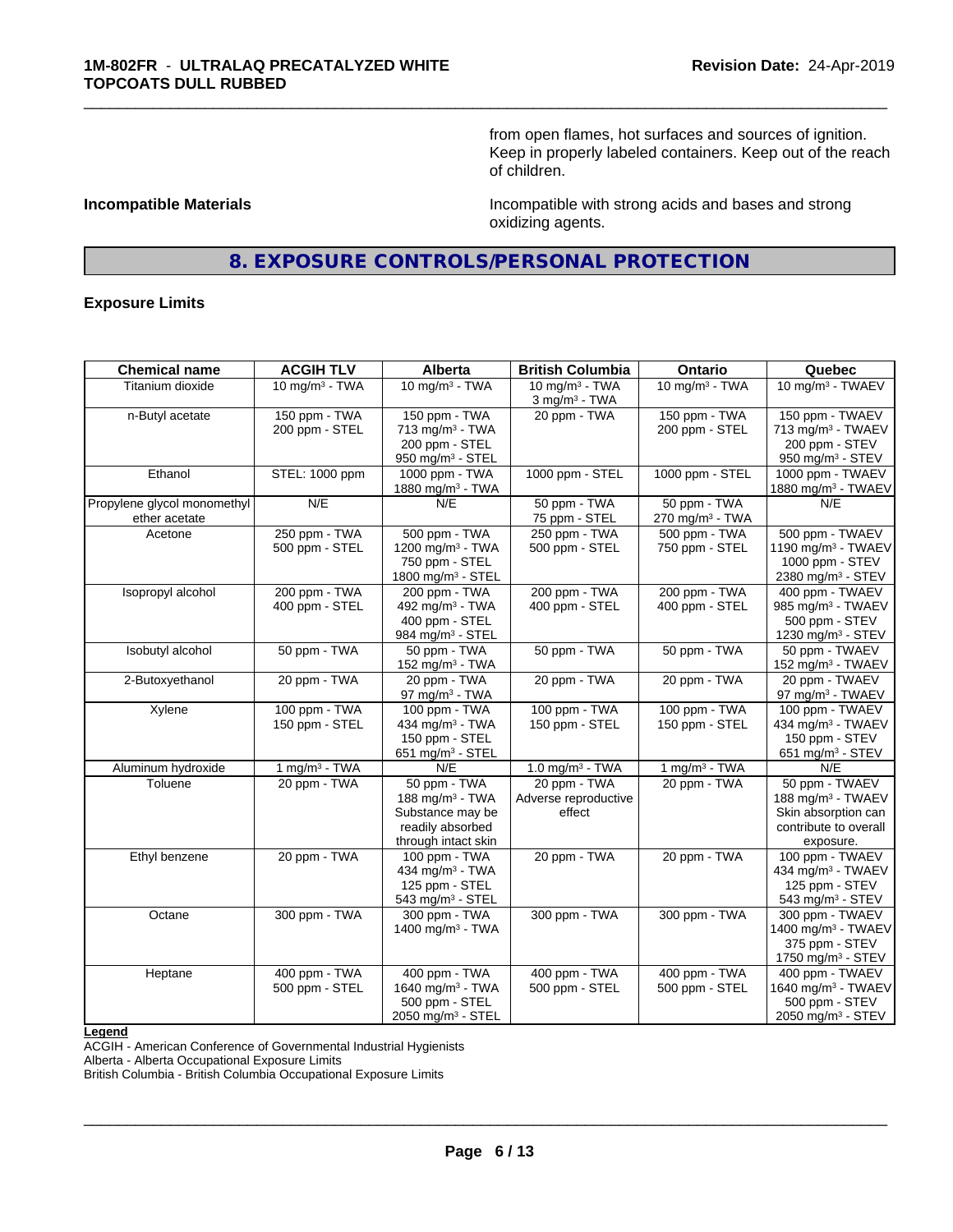Ontario - Ontario Occupational Exposure Limits Quebec - Quebec Occupational Exposure Limits N/E - Not established

## **Personal Protective Equipment**<br> **Eye/Face Protection**

**Engineering Measures Ensure** Ensure adequate ventilation, especially in confined areas.

\_\_\_\_\_\_\_\_\_\_\_\_\_\_\_\_\_\_\_\_\_\_\_\_\_\_\_\_\_\_\_\_\_\_\_\_\_\_\_\_\_\_\_\_\_\_\_\_\_\_\_\_\_\_\_\_\_\_\_\_\_\_\_\_\_\_\_\_\_\_\_\_\_\_\_\_\_\_\_\_\_\_\_\_\_\_\_\_\_\_\_\_\_

Safety glasses with side-shields. If splashes are likely to occur, wear: Tightly fitting safety goggles **Skin Protection Protection Protective gloves and impervious clothing. Respiratory Protection Number 1** (Use only with adequate ventilation. In operations where exposure limits are exceeded, use a NIOSH approved respirator that has been selected by a technically qualified person for the specific work conditions. When spraying the product or applying in confined areas, wear a NIOSH approved respirator specified for paint spray or organic vapors.

**Hygiene Measures Avoid contact with skin, eyes and clothing. Remove and Avoid contact with skin, eyes and clothing. Remove and Avoid contact with skin, eyes and clothing. Remove and** wash contaminated clothing before re-use. Wash thoroughly after handling.

#### **9. PHYSICAL AND CHEMICAL PROPERTIES**

**Appearance** liquid **Odor** solvent **Odor Threshold No information available No information available Density (Ibs/gal)** 8.15 - 9.25 **Specific Gravity** 1.09 - 1.11 **pH pH**  $\blacksquare$ **Viscosity (cps)** No information available Notice 1, 1999 **Solubility(ies)** No information available **Water solubility Water solubility Water solubility Water solubility Water solubility Water solution Evaporation Rate No information available No information available Vapor pressure** No information available **Vapor density No information available No information available Wt. % Solids** 40 - 50 **Vol. % Solids** 20 - 30<br> **Wt. % Volatiles** 20 - 30 **Wt. % Volatiles Vol. % Volatiles** 70 - 80 **VOC Regulatory Limit (g/L)** <680 **Boiling Point (°F)** 136 **Boiling Point (°C)** 58 **Freezing Point (°F)** No information available **Freezing Point (°C)** No information available **Flash Point (°F)** 36.0 **Flash Point (°C)** 2.2 **Method** PMCC **Flammability (solid, gas)** Not applicable **Upper flammability limit:** Not applicable **Lower flammability limit:**<br> **Autoignition Temperature (°F)** Not applicable Not applicable not a Not applicable **Autoignition Temperature (°F) Autoignition Temperature (°C)** No information available **Decomposition Temperature (°F)** No information available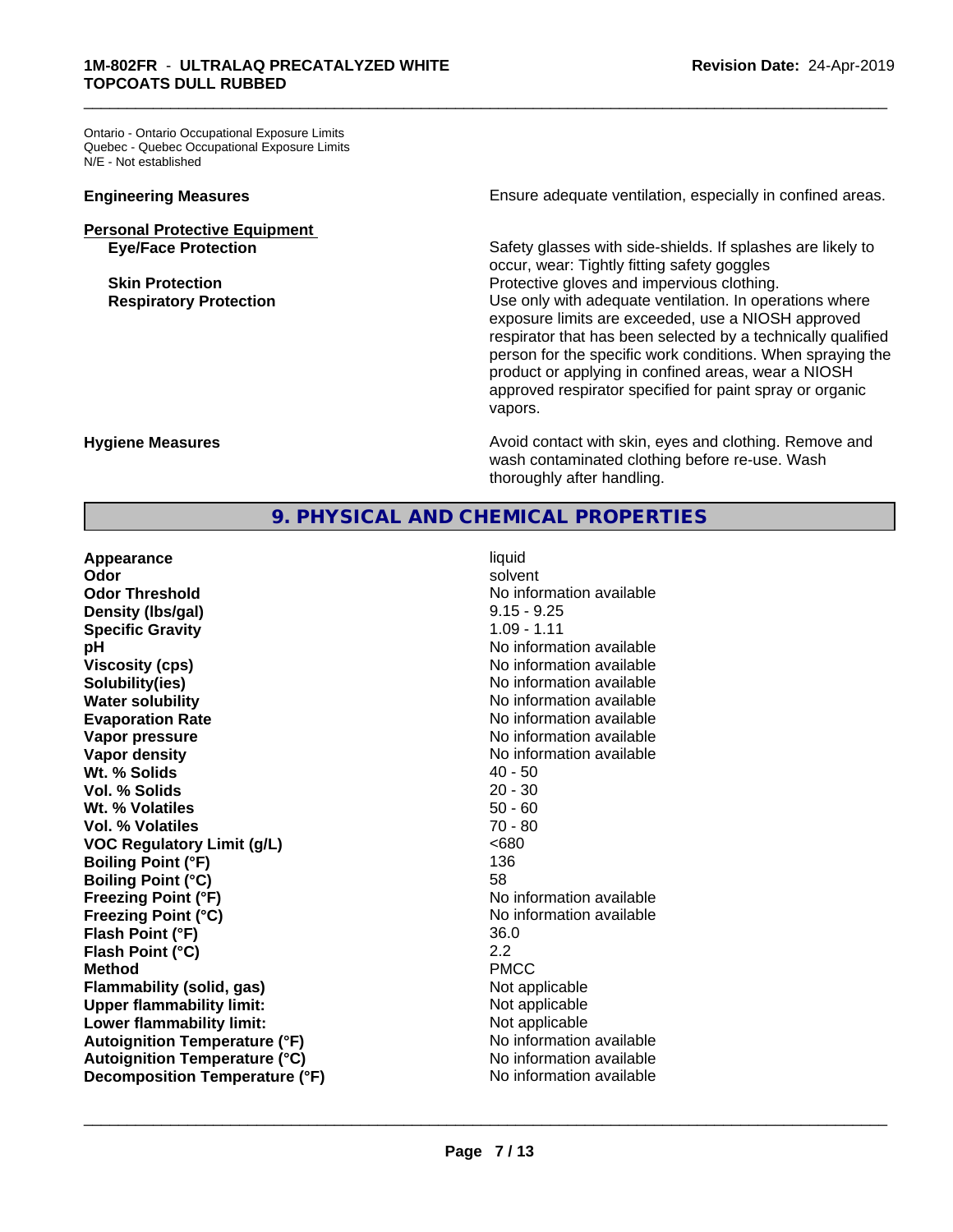**Decomposition Temperature (°C)**<br> **Partition coefficient**<br> **Partition coefficient**<br> **No** information available

**No information available** 

\_\_\_\_\_\_\_\_\_\_\_\_\_\_\_\_\_\_\_\_\_\_\_\_\_\_\_\_\_\_\_\_\_\_\_\_\_\_\_\_\_\_\_\_\_\_\_\_\_\_\_\_\_\_\_\_\_\_\_\_\_\_\_\_\_\_\_\_\_\_\_\_\_\_\_\_\_\_\_\_\_\_\_\_\_\_\_\_\_\_\_\_\_

### **10. STABILITY AND REACTIVITY**

| <b>Reactivity</b>                       | Not Applicable                                                                                                            |
|-----------------------------------------|---------------------------------------------------------------------------------------------------------------------------|
| <b>Chemical Stability</b>               | Stable under normal conditions. Hazardous polymerisation<br>does not occur.                                               |
| <b>Conditions to avoid</b>              | Keep away from open flames, hot surfaces, static<br>electricity and sources of ignition. Sparks. Elevated<br>temperature. |
| <b>Incompatible Materials</b>           | Incompatible with strong acids and bases and strong<br>oxidizing agents.                                                  |
| <b>Hazardous Decomposition Products</b> | Thermal decomposition can lead to release of irritating<br>gases and vapors.                                              |
|                                         |                                                                                                                           |

**Possibility of hazardous reactions** None under normal conditions of use.

#### **11. TOXICOLOGICAL INFORMATION**

**Product Information Information on likely routes of exposure**

**Acute Toxicity<br>Product Information** 

**Principal Routes of Exposure Exposure** Eye contact, skin contact and inhalation.

Repeated or prolonged exposure to organic solvents may lead to permanent brain and nervous system damage. Intentional misuse by deliberately concentrating and inhaling vapors may be harmful or fatal.

#### **Symptoms related to the physical,chemical and toxicological characteristics**

| <b>Symptoms</b>                                                                            | No information available                                                                                                                                                                                                             |  |  |
|--------------------------------------------------------------------------------------------|--------------------------------------------------------------------------------------------------------------------------------------------------------------------------------------------------------------------------------------|--|--|
| Delayed and immediate effects as well as chronic effects from short and long-term exposure |                                                                                                                                                                                                                                      |  |  |
| Eye contact                                                                                | Severely irritating to eyes. May cause burns. Risk of<br>serious damage to eyes.                                                                                                                                                     |  |  |
| <b>Skin contact</b>                                                                        | May cause skin irritation and/or dermatitis. Prolonged skin<br>contact may defat the skin and produce dermatitis.                                                                                                                    |  |  |
| <b>Inhalation</b>                                                                          | Harmful by inhalation. High vapor / aerosol concentrations<br>are irritating to the eyes, nose, throat and lungs and may<br>cause headaches, dizziness, drowsiness,<br>unconsciousness, and other central nervous system<br>effects. |  |  |
| Ingestion                                                                                  | Harmful if swallowed. Ingestion may cause irritation to<br>mucous membranes. Small amounts of this product<br>aspirated into the respiratory system during ingestion or                                                              |  |  |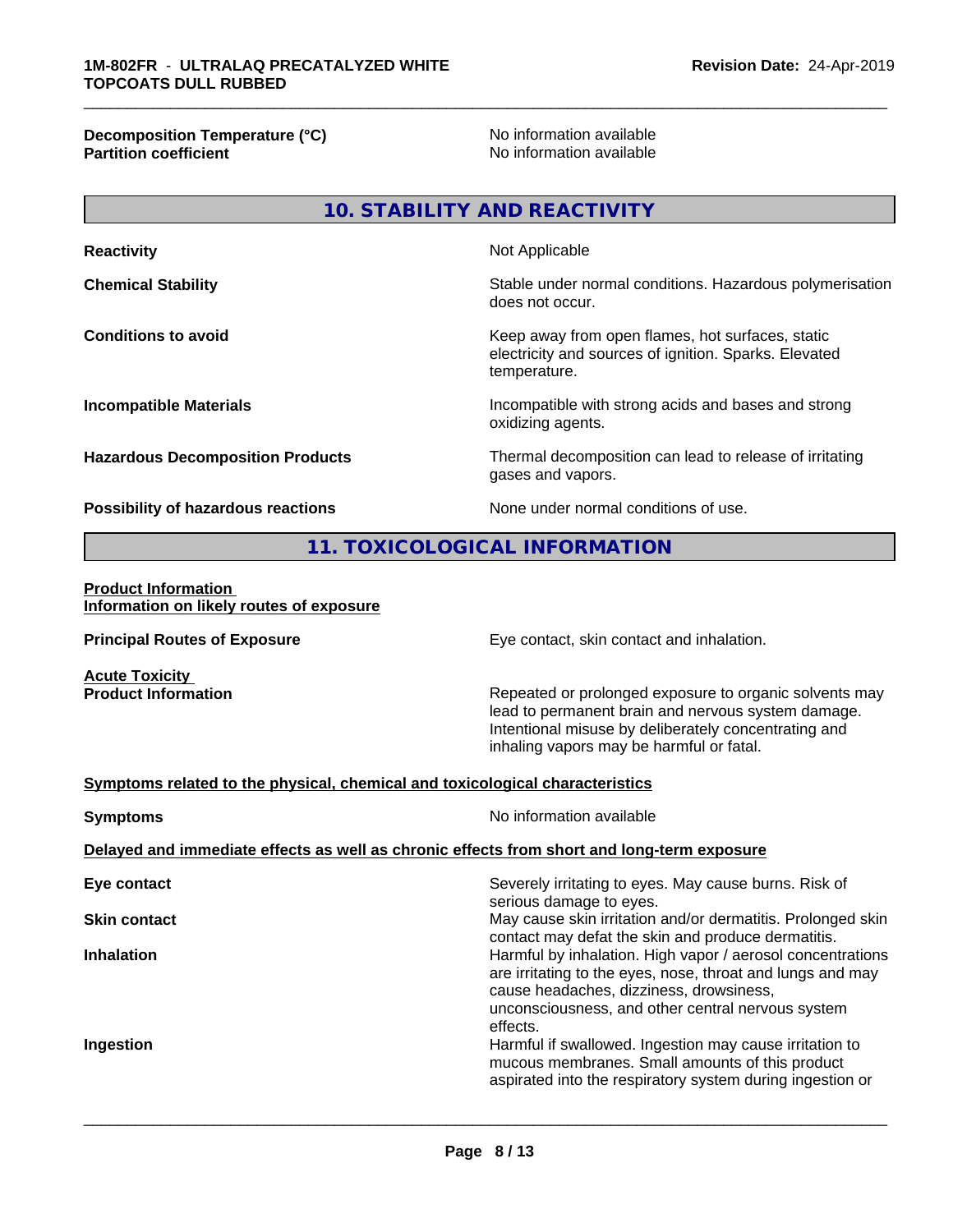|                                 | vomiting may cause mild to severe pulmonary injury,           |
|---------------------------------|---------------------------------------------------------------|
|                                 | possibly progressing to death.                                |
| <b>Sensitization</b>            | No information available.                                     |
| <b>Neurological Effects</b>     | No information available.                                     |
| <b>Mutagenic Effects</b>        | No information available.                                     |
| <b>Reproductive Effects</b>     | Possible risk of impaired fertility. Possible risk of harm to |
|                                 | the unborn child.                                             |
| <b>Developmental Effects</b>    | No information available.                                     |
| <b>Target organ effects</b>     | No information available.                                     |
| <b>STOT - single exposure</b>   | May cause disorder and damage to the. Respiratory             |
|                                 | system. Central nervous system.                               |
| <b>STOT - repeated exposure</b> | Causes damage to organs through prolonged or repeated         |
|                                 | exposure if inhaled. May cause disorder and damage to         |
|                                 | the. liver. kidney. spleen. blood. Central nervous system.    |
|                                 | Causes damage to organs through prolonged or repeated         |
|                                 | exposure.                                                     |
| Other adverse effects           | No information available.                                     |
| <b>Aspiration Hazard</b>        | May be harmful if swallowed and enters airways. Small         |
|                                 | amounts of this product aspirated into the respiratory        |
|                                 | system during ingestion or vomiting may cause mild to         |
|                                 | severe pulmonary injury, possibly progressing to death.       |

#### **Numerical measures of toxicity**

**The following values are calculated based on chapter 3.1 of the GHS document**

| ATEmix (oral)                        | 5475 mg/kg |
|--------------------------------------|------------|
| <b>ATEmix (dermal)</b>               | 8596 mg/ka |
| <b>ATEmix (inhalation-dust/mist)</b> | 54.4 ma/L  |
| <b>ATEmix (inhalation-vapor)</b>     | 54.2 mg/L  |

#### **Component Information**

| Chemical name                                            | Oral LD50                    | Dermal LD50              | Inhalation LC50                       |
|----------------------------------------------------------|------------------------------|--------------------------|---------------------------------------|
| Titanium dioxide<br>13463-67-7                           | > 10000 mg/kg (Rat)          |                          |                                       |
| n-Butyl acetate<br>123-86-4                              | $= 10768$ mg/kg (Rat)        | $> 17600$ mg/kg (Rabbit) |                                       |
| Ethanol<br>64-17-5                                       | $= 7060$ mg/kg (Rat)         |                          | $= 124.7$ mg/L (Rat) 4 h              |
| Propylene glycol monomethyl ether<br>acetate<br>108-65-6 | $= 8532$ mg/kg (Rat)         | $>$ 5 g/kg (Rabbit)      |                                       |
| Acetone<br>67-64-1                                       | $= 5800$ mg/kg (Rat)         | $\overline{\phantom{a}}$ | $= 50100$ mg/m <sup>3</sup> (Rat) 8 h |
| VM&P naphtha<br>64742-89-8                               | $\qquad \qquad \blacksquare$ | $=$ 3000 mg/kg (Rabbit)  |                                       |
| cellulose, nitrate<br>9004-70-0                          | $5$ g/kg (Rat)               |                          |                                       |
| Isopropyl alcohol<br>67-63-0                             | $= 1870$ mg/kg (Rat)         | $= 4059$ mg/kg (Rabbit)  | $= 72600$ mg/m <sup>3</sup> (Rat) 4 h |
| Isobutyl alcohol<br>78-83-1                              | $= 2460$ mg/kg (Rat)         | $=$ 3400 mg/kg (Rabbit)  | $> 6.5$ mg/L (Rat) 4 h                |
| 2-Butoxyethanol<br>111-76-2                              | $= 1300$ mg/kg (Rat)         | $>$ 2000 mg/kg (Rabbit)  | > 4.9 mg/L (Rat) 3H                   |
| Xylene<br>1330-20-7                                      | $=$ 3500 mg/kg (Rat)         | $>$ 4350 mg/kg (Rabbit)  | $= 29.08$ mg/L (Rat) 4 h              |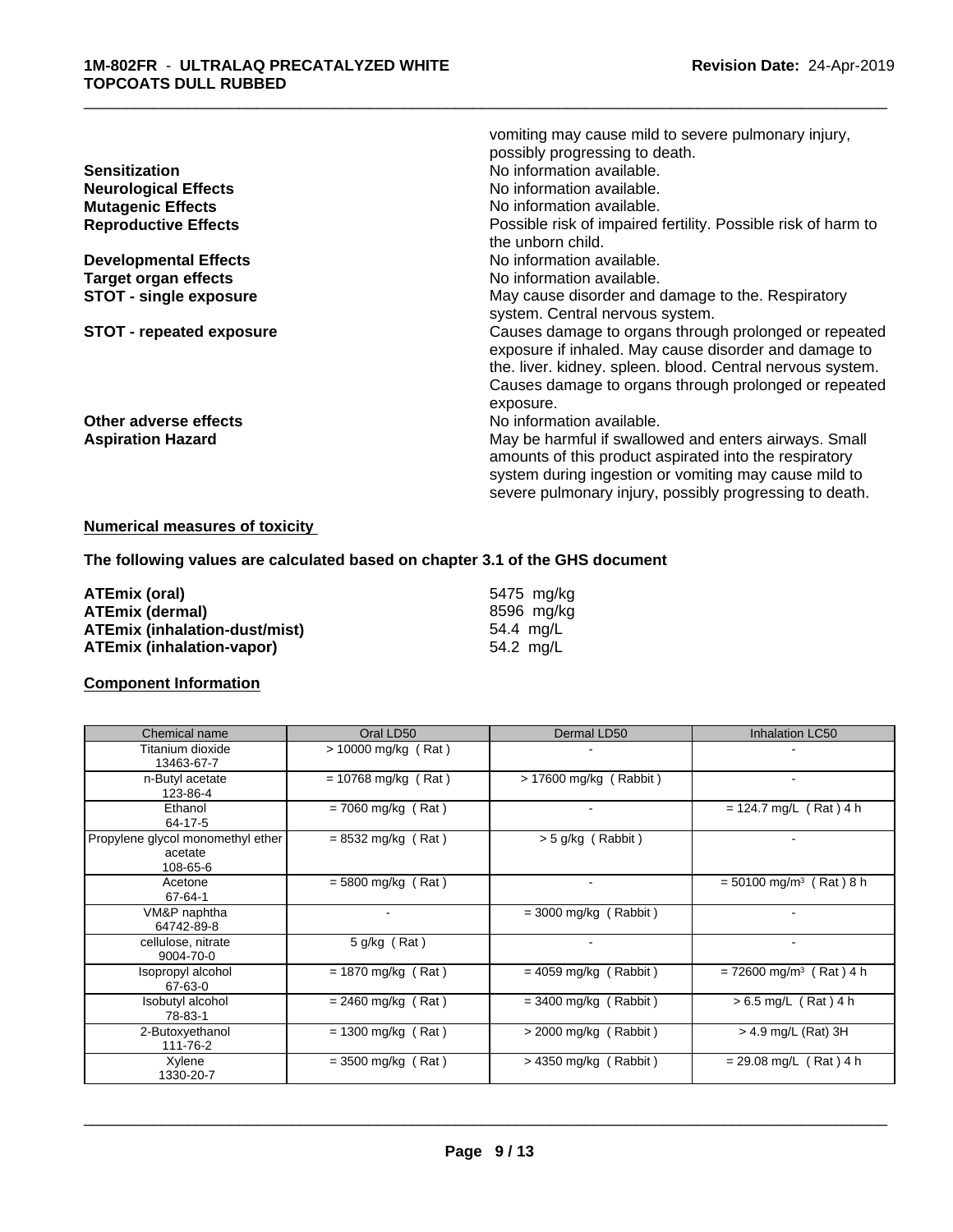#### **1M-802FR** - **ULTRALAQ PRECATALYZED WHITE TOPCOATS DULL RUBBED**

| Aluminum hydroxide<br>21645-51-2 | $> 5000$ mg/kg (Rat) |                          |                                                                   |
|----------------------------------|----------------------|--------------------------|-------------------------------------------------------------------|
| Toluene<br>108-88-3              | $= 2600$ mg/kg (Rat) | $= 12000$ mg/kg (Rabbit) | $= 12.5$ mg/L (Rat) 4 h                                           |
| Ethyl benzene<br>100-41-4        | $=$ 3500 mg/kg (Rat) | $= 15400$ mg/kg (Rabbit) | $= 17.2$ mg/L (Rat) 4 h                                           |
| Octane<br>111-65-9               |                      |                          | $(Rat)$ 4 h = 25260 ppm<br>$= 118$ g/m <sup>3</sup><br>(Rat ) 4 h |
| Heptane<br>142-82-5              |                      | $=$ 3000 mg/kg (Rabbit)  | $= 103$ g/m <sup>3</sup> (Rat) 4 h                                |

Component Sensitization n-Butyl acetate 123-86-4 ( 7 - 13% )

\_\_\_\_\_\_\_\_\_\_\_\_\_\_\_\_\_\_\_\_\_\_\_\_\_\_\_\_\_\_\_\_\_\_\_\_\_\_\_\_\_\_\_\_\_\_\_\_\_\_\_\_\_\_\_\_\_\_\_\_\_\_\_\_\_\_\_\_\_\_\_\_\_\_\_\_\_\_\_\_\_\_\_\_\_\_\_\_\_\_\_\_\_

non-sensitizing (guinea pig)

#### **Carcinogenicity**

*The information below indicateswhether each agency has listed any ingredient as a carcinogen:.*

| <b>Chemical name</b> | <b>IARC</b>                    | <b>NTP</b> |
|----------------------|--------------------------------|------------|
|                      | 2B - Possible Human Carcinogen |            |
| Titanium dioxide     |                                |            |
|                      | 2B - Possible Human Carcinogen |            |
| Ethyl benzene        |                                |            |

• Although IARC has classified titanium dioxide as possibly carcinogenic to humans (2B), their summary concludes: "No significant exposure to titanium dioxide is thought to occur during the use of products in which titanium dioxide is bound to other materials, such as paint."

#### **Legend**

IARC - International Agency for Research on Cancer NTP - National Toxicity Program OSHA - Occupational Safety & Health Administration

**12. ECOLOGICAL INFORMATION**

#### **Ecotoxicity Effects**

The environmental impact of this product has not been fully investigated.

#### **Product Information**

#### **Acute Toxicity to Fish**

No information available

#### **Acute Toxicity to Aquatic Invertebrates**

No information available

#### **Acute Toxicity to Aquatic Plants**

No information available

#### **Persistence / Degradability**

No information available.

#### **Bioaccumulation**

There is no data for this product.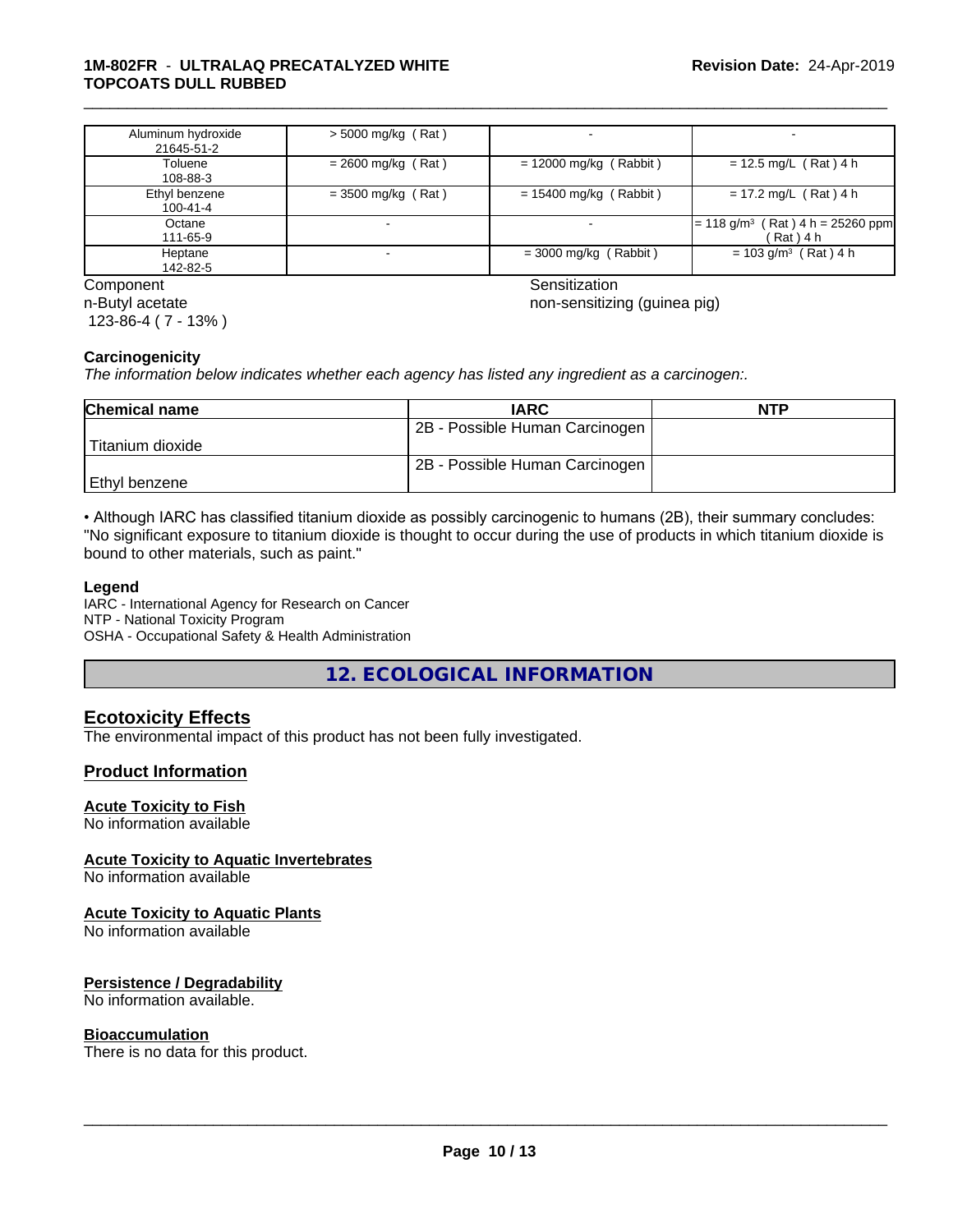#### **Mobility in Environmental Media**

No information available.

#### **Ozone**

No information available

#### **Component Information**

#### **Acute Toxicity to Fish**

Titanium dioxide  $LC50:$  > 1000 mg/L (Fathead Minnow - 96 hr.) n-Butyl acetate LC50: 18 mg/L (Fathead Minnow - 96 hr.) Acetone LC50: 8300 (Bluegill - 96 hr.) mg/L 2-Butoxyethanol LC50: 1490 mg/L (Bluegill sunfish - 96 hr.) Xylene LC50: 13.5 mg/L (Rainbow Trout - 96 hr.) Ethyl benzene LC50: 12.1 mg/L (Fathead Minnow - 96 hr.)

#### **Acute Toxicity to Aquatic Invertebrates**

n-Butyl acetate EC50: 72.8 mg/L (Daphnia magna - 48 hr.) Acetone EC50: 12600 mg/L (Daphnia magna - 48 hr.) Ethyl benzene EC50: 1.8 mg/L (Daphnia magna - 48 hr.)

#### **Acute Toxicity to Aquatic Plants**

n-Butyl acetate EC50: 674.7 mg/L (Green algae (Scenedesmus subspicatus), 72 hrs.) Ethyl benzene EC50: 4.6 mg/L (Green algae (Scenedesmus subspicatus), 72 hrs.)

### **13. DISPOSAL CONSIDERATIONS**

**Waste Disposal Method Dispose of in accordance with federal, state, provincial,** and local regulations. Local requirements may vary, consult your sanitation department or state-designated environmental protection agency for more disposal options.

**Empty Container Warning <b>Emptied** Containers may retain product residue. Follow label warnings even after container is emptied. Residual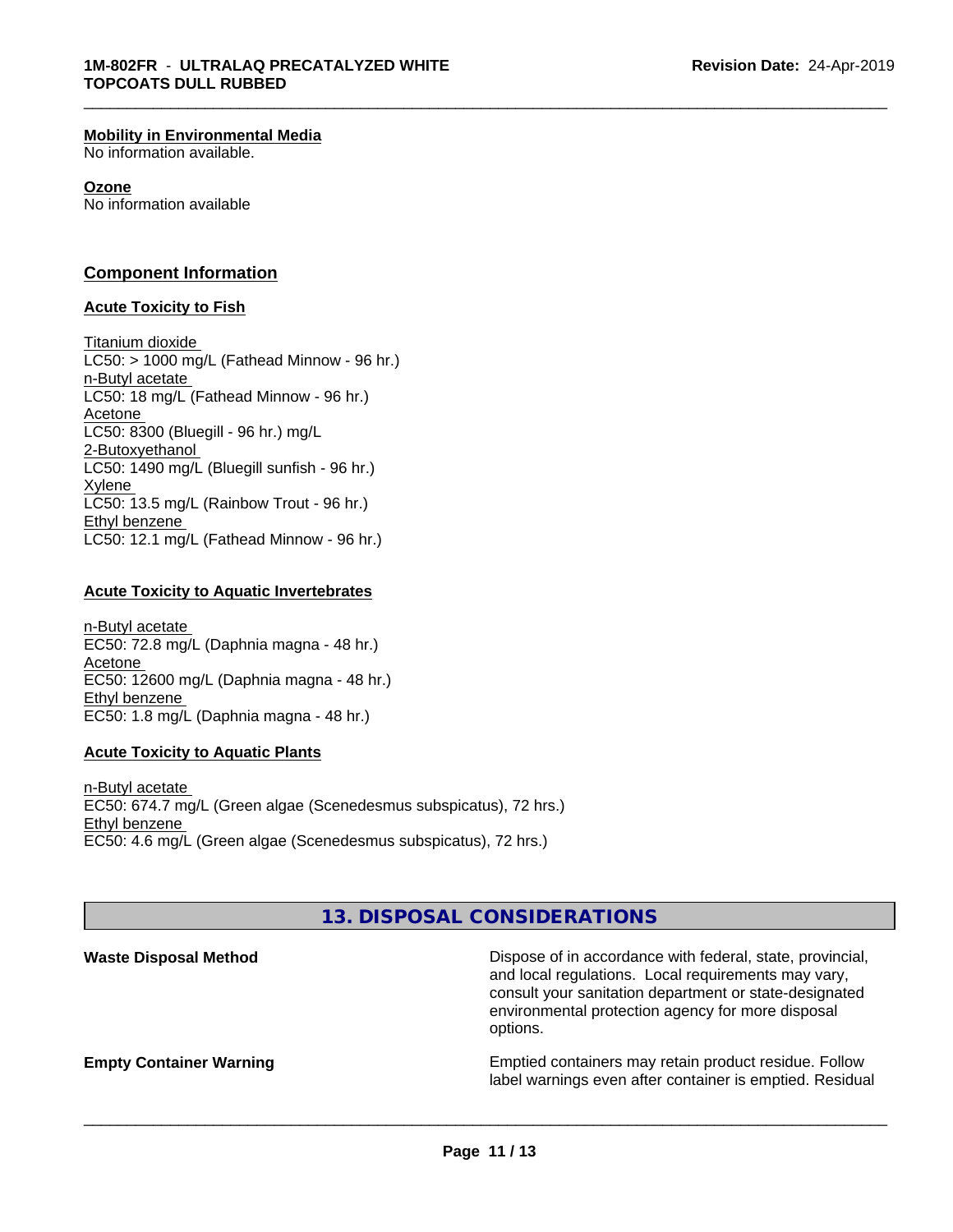vapors may explode on ignition.

\_\_\_\_\_\_\_\_\_\_\_\_\_\_\_\_\_\_\_\_\_\_\_\_\_\_\_\_\_\_\_\_\_\_\_\_\_\_\_\_\_\_\_\_\_\_\_\_\_\_\_\_\_\_\_\_\_\_\_\_\_\_\_\_\_\_\_\_\_\_\_\_\_\_\_\_\_\_\_\_\_\_\_\_\_\_\_\_\_\_\_\_\_

#### **14. TRANSPORT INFORMATION**

| <b>TDG</b>                                                                                                 |                                                          |
|------------------------------------------------------------------------------------------------------------|----------------------------------------------------------|
| <b>Proper Shipping Name</b><br><b>Hazard class</b><br>UN-No.<br><b>Packing Group</b><br><b>Description</b> | <b>PAINT</b><br>3<br>UN1263<br>Ш<br>UN1263, PAINT, 3, II |
| <b>ICAO/IATA</b>                                                                                           | Contact the preparer for further information.            |
| <b>IMDG / IMO</b>                                                                                          | Contact the preparer for further information.            |

### **15. REGULATORY INFORMATION**

### **International Inventories**

| <b>TSCA: United States</b> | Yes - All components are listed or exempt. |
|----------------------------|--------------------------------------------|
| <b>DSL: Canada</b>         | Yes - All components are listed or exempt. |

### **National Pollutant Release Inventory (NPRI)**

#### **NPRI Parts 1- 4**

This product contains the following Parts 1-4 NPRI chemicals:

| <b>Chemical name</b> | CAS No.        | Weight-%       | <b>NPRI Parts 1-4</b> |  |
|----------------------|----------------|----------------|-----------------------|--|
| Isopropyl alcohol    | 67-63-0        | 1 - 5%         | Listed                |  |
| Isobutyl alcohol     | 78-83-1        | 1 - 5%         | Listed                |  |
| 2-Butoxyethanol      | 111-76-2       | 1 - 5%         | Listed                |  |
| Xylene               | 1330-20-7      | 1 - 5%         | Listed                |  |
| Toluene              | 108-88-3       | 1 - 5%         | Listed                |  |
| Ethyl benzene        | $100 - 41 - 4$ | $0.25 - 0.5\%$ | Listed                |  |
|                      |                |                |                       |  |

#### **NPRI Part 5**

This product contains the following NPRI Part 5 Chemicals:

| <b>Chemical name</b>              | CAS No.    | Weight-% | <b>NPRI Part 5</b> |  |
|-----------------------------------|------------|----------|--------------------|--|
| n-Butyl acetate                   | 123-86-4   | 7 - 13%  | Listed             |  |
| Ethanol                           | 64-17-5    | 7 - 13%  | Listed             |  |
| Propylene glycol monomethyl ether | 108-65-6   | $3 - 7%$ | Listed             |  |
| acetate                           |            |          |                    |  |
| VM&P naphtha                      | 64742-89-8 | 1 - 5%   | Listed             |  |
| Isopropyl alcohol                 | 67-63-0    | 1 - 5%   | Listed             |  |
| 2-Butoxyethanol                   | 111-76-2   | 1 - 5%   | Listed             |  |
| Xylene                            | 1330-20-7  | 1 - 5%   | Listed             |  |
| Toluene                           | 108-88-3   | 1 - 5%   | Listed             |  |
|                                   |            |          |                    |  |